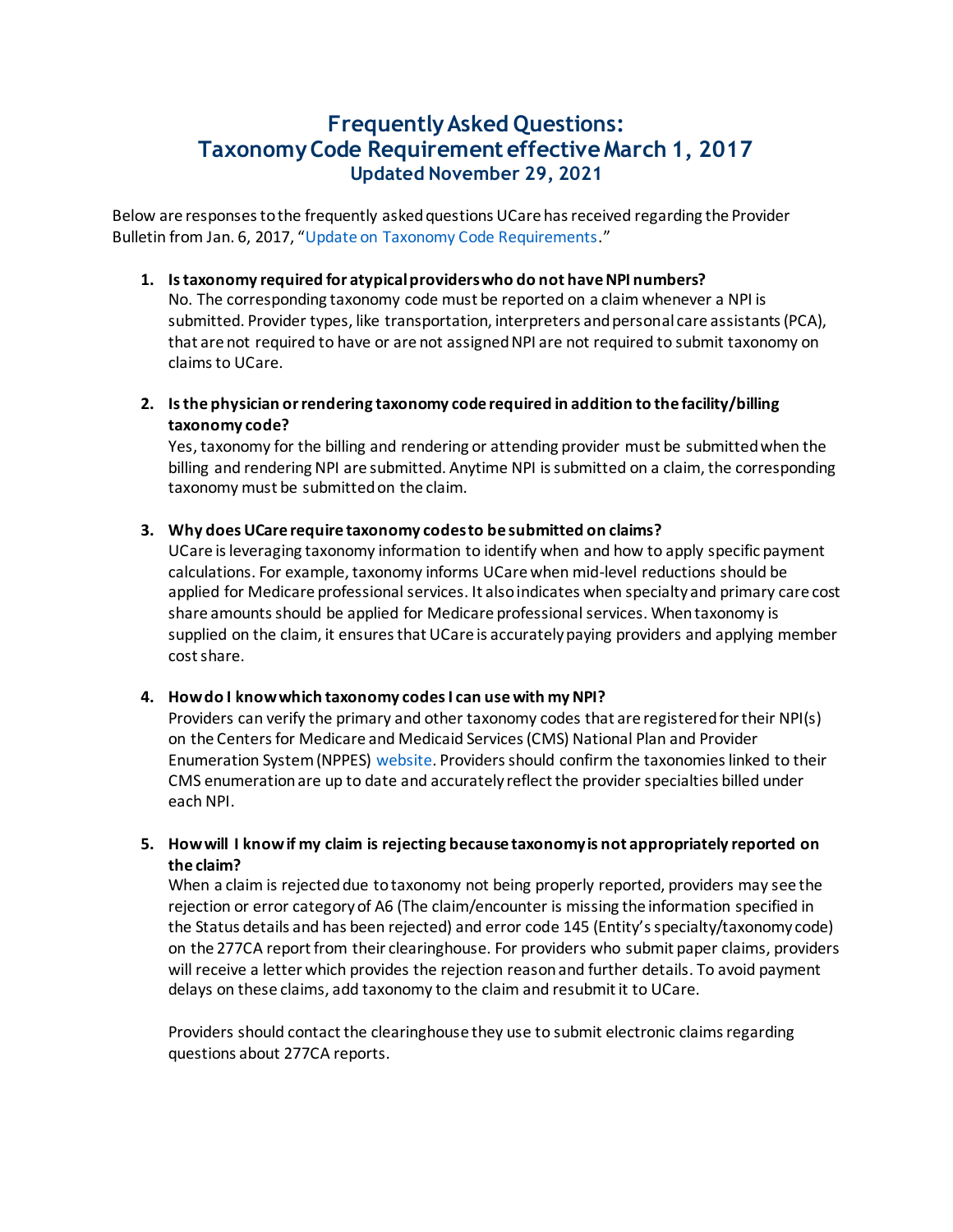**6. Will taxonomy be required on claims received on and after March 1, 2017, or for dates of service March 1, 2017, and later?**

Claims will reject if taxonomy is not properly reported on claims received by UCare on and after March 1, 2017.

#### **7. Where should taxonomy codes be reported on the claim?**

Please refer to the National Uniform Claim Committee (NUCC) for guidance on where taxonomy should be reported on paper and electronic claims.

Below is a quick reference for where taxonomy is reported on paper and electronic claims.

| <b>EDI</b>                      |                                                                                                      |                                                                                                               |                                                                                                                  |                                                                                                            |
|---------------------------------|------------------------------------------------------------------------------------------------------|---------------------------------------------------------------------------------------------------------------|------------------------------------------------------------------------------------------------------------------|------------------------------------------------------------------------------------------------------------|
|                                 | <b>CMS1500 (Loop</b>                                                                                 | UB04 (Loop                                                                                                    |                                                                                                                  |                                                                                                            |
| <b>Provider Type</b>            | 837P)                                                                                                | 8371)                                                                                                         | <b>EDI Segment</b>                                                                                               | <b>PRV Codes</b>                                                                                           |
| <b>Billing Provider</b>         | Loop 2000A -<br>input segment<br>constructed from<br>instructions in the<br>two rightmost<br>columns | Loop 2000A -<br>input<br>segment<br>constructed<br>from<br>instructions<br>in the two<br>rightmost<br>columns | <b>PRV01:</b><br>Provider Code<br>(Input<br>one of the two-<br>letter codes<br>listed to the<br>right)           | $AT =$ Attending<br>Provider<br><b>BI</b> = Billing Provider<br>$PE = Performance$<br>(Rendering) Provider |
| Rendering<br>Provider           | Loop 2310B-<br>Input segment<br>constructed from<br>instructions in the<br>two rightmost<br>columns  | N/A                                                                                                           | <b>PRV02:</b><br>Reference<br>Identification<br>Qualifier<br>(Input the<br>PRV02 code<br>listed<br>to the right) | $PXC = Health Care$<br>Provider Taxonomy<br>Code                                                           |
| Attending<br>Provider           | N/A                                                                                                  | Loop 2310A-<br>input<br>segment<br>constructed<br>from<br>instructions<br>in the two<br>rightmost<br>columns  | <b>PRV03:</b><br>Provider<br>Taxonomy<br>Code (Input<br>the provider's<br>taxonomy<br>number here)               | Taxonomy number                                                                                            |
| Example: PRV*BI*PXC*207N00000X~ |                                                                                                      |                                                                                                               |                                                                                                                  |                                                                                                            |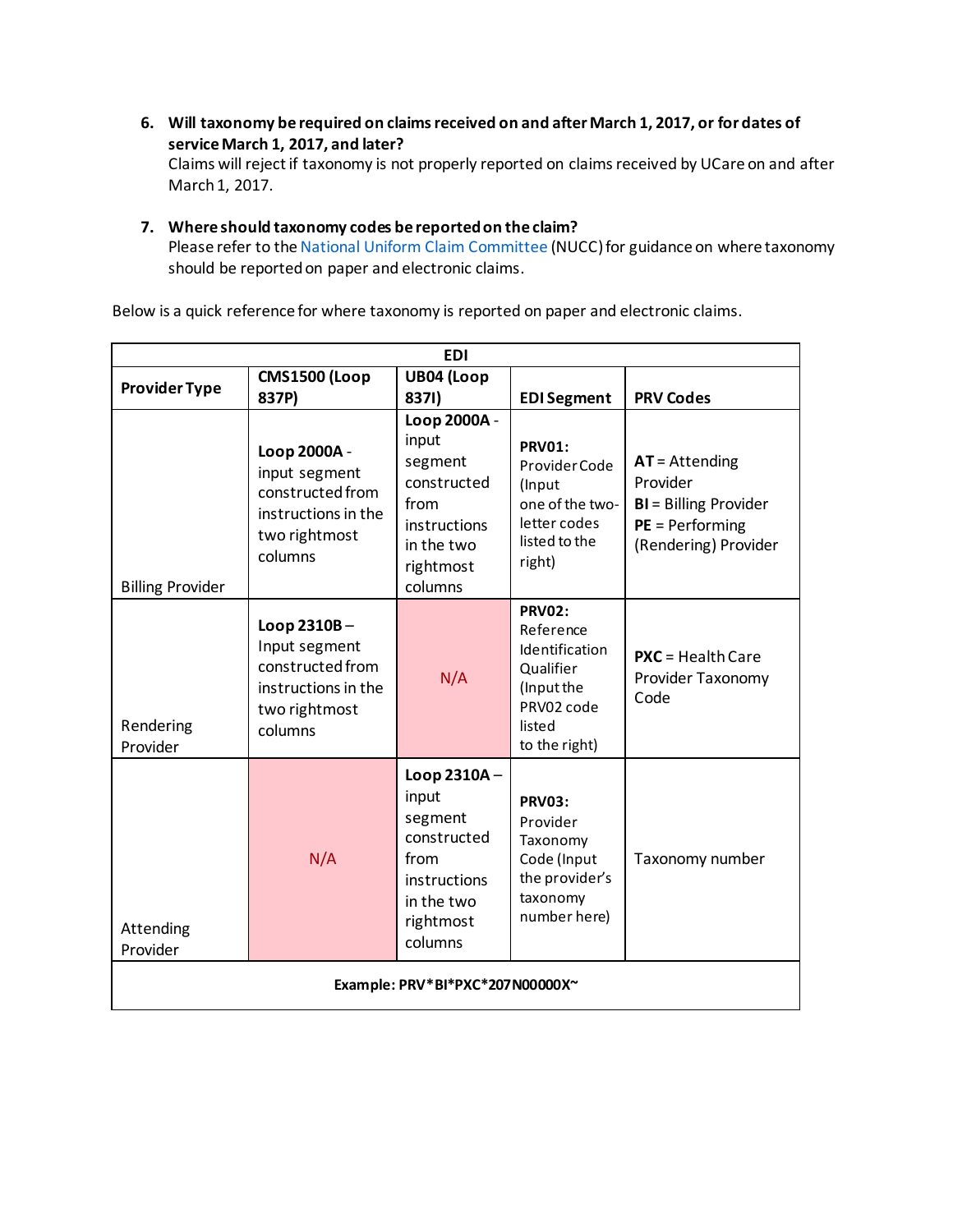| Paper          |                                                                   |                                                 |  |  |  |
|----------------|-------------------------------------------------------------------|-------------------------------------------------|--|--|--|
| Provider       |                                                                   |                                                 |  |  |  |
| <b>Type</b>    | <b>CMS1500</b>                                                    | <b>UB04</b>                                     |  |  |  |
|                | Box 33B, Qualifier Code "ZZ" in the                               | Box 81CC, A - Qualifier code "B3" in the same   |  |  |  |
|                | same box, preceding the Taxonomy                                  | row's smaller box, and taxonomy code in the 2nd |  |  |  |
|                | Code. Example:                                                    | column box. Example:                            |  |  |  |
|                | 33. BILLING PROVIDER INFO & PH #                                  | $\overline{\text{B1CC}}$ $B3$<br>193200000X     |  |  |  |
|                |                                                                   | a                                               |  |  |  |
|                | ZZ193200000X                                                      | $\mathbf b$                                     |  |  |  |
|                |                                                                   | c                                               |  |  |  |
|                |                                                                   |                                                 |  |  |  |
|                |                                                                   | d                                               |  |  |  |
| <b>Billing</b> |                                                                   |                                                 |  |  |  |
| Provider       |                                                                   |                                                 |  |  |  |
|                | Box 24J for each service line,<br>Qualifier Code "ZZ" in box 24I. |                                                 |  |  |  |
|                | Example:                                                          |                                                 |  |  |  |
|                | J.<br>Τ.                                                          |                                                 |  |  |  |
|                | <b>RENDERING</b><br>ID.                                           |                                                 |  |  |  |
|                | PROVIDER ID. #<br>QUAL<br>193200000X<br>ZZ                        |                                                 |  |  |  |
|                | 1234567890<br><b>NPI</b>                                          | N/A                                             |  |  |  |
|                | 193200000X<br>ZZ                                                  |                                                 |  |  |  |
|                |                                                                   |                                                 |  |  |  |
| Renderin       | 1234567890<br><b>NPI</b>                                          |                                                 |  |  |  |
| g              |                                                                   |                                                 |  |  |  |
| Provider       |                                                                   |                                                 |  |  |  |
|                |                                                                   |                                                 |  |  |  |
|                |                                                                   |                                                 |  |  |  |
|                |                                                                   |                                                 |  |  |  |
|                | N/A                                                               | N/A                                             |  |  |  |
|                |                                                                   |                                                 |  |  |  |
| Attending      |                                                                   |                                                 |  |  |  |
| Provider       |                                                                   |                                                 |  |  |  |

## **8. Do other payers require taxonomy on their claims?**

While it may not be required by other payers, many payers use taxonomy to adjudicate claims. UCare will require taxonomy to determine reimbursement more often in 2017. In order to increase the accuracy and timeliness of payments, we are requiring taxonomy to be submitted before adjudicating the claim.

**9. Does taxonomy need to be included on claims that need to be coordinated with other insurance (e.g. Medicare crossover claims)?**

Yes. When billing and rendering/attending NPI is included on a claim that may be coordinated with UCare coverage, the corresponding taxonomy must be included in order for UCare to process the claim. Claims that are coordinated with UCare coverage and do not have taxonomy reported, when applicable, will be rejected.